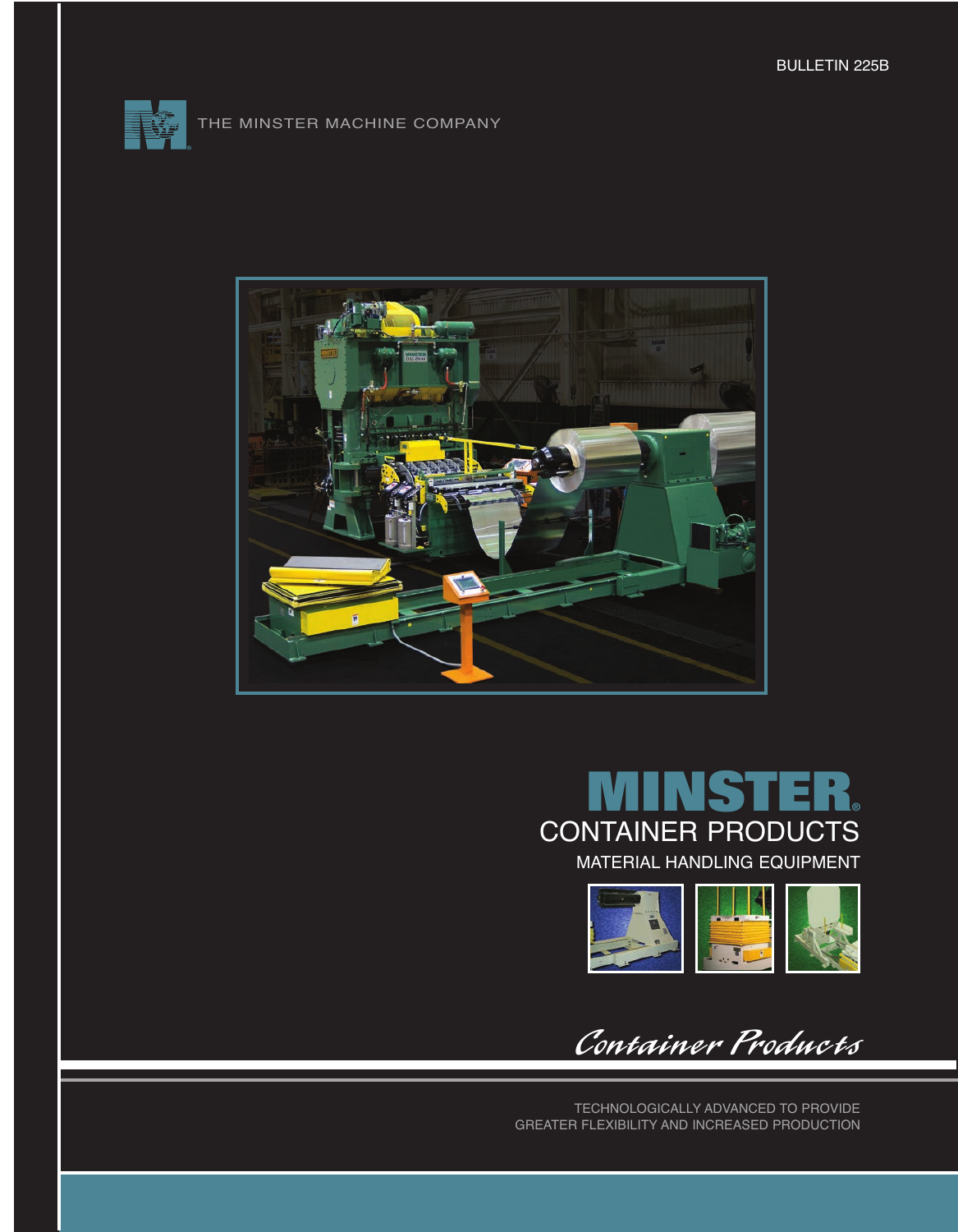## MINSTER CONTAINER PRODUCTS **CONTAINER SERVO FEEDS**







The Minster servo feed offers speed and control flexibility in a low maintenance package. Backed by Minster's Industry leading support, the servo feed features:

#### **• Direct servo drive feed roll design:**

- Simplicity: The drive train consists of a motor, rigid coupling, and feed roll.
- Accuracy: Direct drive means no backlash inherent to gearbox & belt designs.
- Reliability: High speed, High torque, Stock motor. No flexible coupling.
- Flexibility: Electronic camming to the press offers "auto mode" operation that duplicates the simplicity of older mechanical feeds. Programmable Progression (with Micro-Increase/Decrease), and Feed Angle.
- **Low Inertia, carbide coated feed roll.**

#### **• Robust Frame**

#### **• Modular Pinch Roll Assembly features:**

- Low Inertia polyurethane coated pinch roll.
- Single, center mounted air cylinder creates reliable, even, pinch pressure.

#### **• Catenary**

- Low Friction stationary UHMW guides top and bottom (no moving parts).
- Pneumatic flip top for easy threading.
- Two sets of stock guides with "Side Shift" adjustment.

#### **• Swing Away Bracket Mounting Option**

- Easy Die Access.
- Pneumatic assist Hinge operation.

#### **• Control Options**

- Seamless integration with the press control for new press installations.
- Stand alone touch screen podium for retrofit applications.

#### **• Advanced System Diagnostics for the Set –Up Person**

- Motion Profiler displays feed speed, torque and material position as a function of press angle for optimizing system performance.
- Torque Analyzer reports motor utilization to further optimize the system.

## **MATERIAL WIDTH RANGE**

 $32" \sim 72"$ 

#### *815 mm ~ 1830 mm*

*Consult Minster for the Availability of Wider Models.*

**NOTE:** Mechanical Cam Driven Feeds Also Available  $\sim$  Consult Minster for Details.